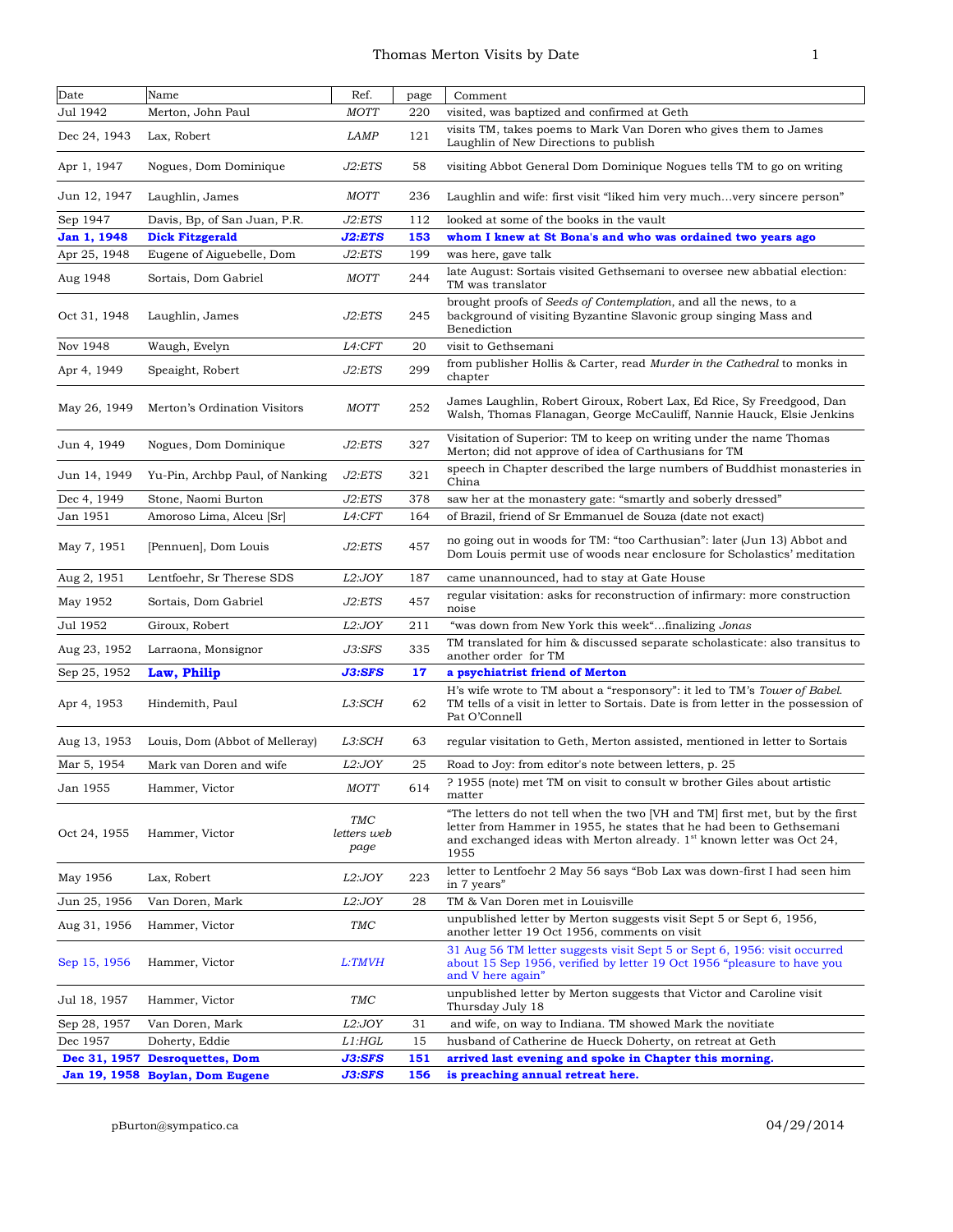| Date         | Name                                      | Ref.        | page | Comment                                                                                                                                                                                                                           |
|--------------|-------------------------------------------|-------------|------|-----------------------------------------------------------------------------------------------------------------------------------------------------------------------------------------------------------------------------------|
| Feb 27, 1958 | Hammer, Victor & Caroline                 | J3:SFS      | 175  | arrived late but had a good talk in the afternoon: see also p. 178: they are<br>printing Prometheus                                                                                                                               |
| Mar 23, 1958 | Stern, Karl                               | J3:SFS      | 183  | "was here the other day" : spoke to novices                                                                                                                                                                                       |
| Apr 11, 1958 | Kerekes, Dr [not in MVM]                  | J3:SFS      | 191  | was here visiting his son Bro. Fidelis                                                                                                                                                                                            |
| May 8, 1958  | Hammer, Victor & Caroline                 | J3:SFS      | 202  | talked about proofs for Prometheus and other things                                                                                                                                                                               |
| Nov 1958     | Anselm, Dom (from Vina)[not in<br>MVM     | J3:SFS      | 231  | was here over the weekend                                                                                                                                                                                                         |
| Dec 11, 1958 | Laliberte, Norman                         | J3:SFS      | 235  | (artist) was here the other day with a philosophy prof called Perrilat, both<br>from St Mary's Notre Dame: brought art books                                                                                                      |
| Dec 13, 1958 | <b>Shaw, Clifford</b>                     | J3:SFS      | 238  | Musician. They had lunch at Brown Hotel, Louisville                                                                                                                                                                               |
| Dec 13, 1958 | Dickey, Terrell                           | J3:SFS      | 238  | TM met in Lville to get all pictures for Art and Worship off to NY                                                                                                                                                                |
| Jan 17, 1959 | Hammer, Victor & Caroline                 | J3:SFS      | 248  | Talked about Desert Fathers translation                                                                                                                                                                                           |
| Apr 4, 1959  | Hammer, Victor & Caroline                 | J3:SFS      | 271  | talked about nature of the artist<br>TM visited the Hammers in Lexington for the first time, describes their                                                                                                                      |
| Apr 21, 1959 | Hammer, Victor & Carolyn                  | J3:SFS      | 274  | place, first saw picture "Hagia Sophia"                                                                                                                                                                                           |
| Apr 25, 1959 | Lax, Robert                               | J3:SFS      | 276  | Bob Lax was down here with Ad Reinhardt: "last weekend" i.e. Apr 25-26                                                                                                                                                            |
| May 2, 1959  | Giroux, Robert                            | <b>MOTT</b> | 327  | to discuss upcoming book of essays (Disputed Questions), after Lax &<br>Reinhardt had left                                                                                                                                        |
| May 6, 1959  | Lemercier, Gregorio [Dom] OSB             | <b>MOTT</b> | 327  | trying to get TM to move to Cuernavaca                                                                                                                                                                                            |
| May 20, 1959 | Burden, Shirley                           | J3:SFS      | 282  | photographer who did pictures for God Is My Life.: looked at the pictures:<br>TM did the text                                                                                                                                     |
| Jun 7, 1959  | Laughlin, James                           | J3:SFS      | 286  | TM and Laughlin had picnic lunch in the Hammers' back garden, also saw<br>Shakertown                                                                                                                                              |
| Jul 16, 1959 | Lemercier, Gregorio [Dom] OSB             | <i>MOTT</i> | 330  | will present case of TM's transitus in Rome himself                                                                                                                                                                               |
| Aug 8, 1959  | Hammer, Victor & Caroline                 | J3:SFS      | 315  | Victor had had a stroke: brought Desert Fathers book                                                                                                                                                                              |
| Sep 5, 1959  | Spender, Natasha                          | J3:SFS      | 325  | with Margot Dennis: driving across continent: talked all afternoon, wound<br>up swimming in Dom Frederic's lake                                                                                                                   |
| Sep 7, 1959  | Lemercier, Gregorio [Dom] OSB             | <b>MOTT</b> | 331  | third visit, pressuring TM to come to Cuernavaca. NOTE: Cuernavaca<br>failed, Dom G left and got married                                                                                                                          |
| Sep 28, 1959 | Akers, Sybille                            | J3:SFS      | 332  | brought suggestions for a book                                                                                                                                                                                                    |
| Dec 14, 1959 | Hammer, Victor                            | J3:SFS      | 389  | with George Headley (who had been at Mount Athos), finished copies of<br>The Solitary Life                                                                                                                                        |
| Dec 20, 1959 | Hammer, Victor & Caroline                 | J3:SFS      | 361  | ate sandwiches in the jeep: V. offers to lend a crucifix for the novitiate<br>chapel                                                                                                                                              |
| Dec 22, 1959 | Hammer, Victor & Carolyn                  | J3:SFS      | 361  | TM went to Lexington to get crucifix from Hammer, got books from U of K<br>library, had lunch with Hammers and visited Shakertown on the way back                                                                                 |
| Dec 31, 1959 | Groups: Protestant                        | J3:SFS      | 364  | TM first suggests to Dom James idea of visits by groups of retreatants,<br>Protestant, Orthodox etc, for discussions                                                                                                              |
| Jan 13, 1960 | Hammer, Victor & Caroline, J.<br>Laughlin | J3:SFS      | 368  | picnic lunch with J. Laughlin who was visiting: they are printing The<br>Solitary Life                                                                                                                                            |
| Feb 8, 1960  | Groups: Protestant                        | J3:SFS      | 375  | Visitors from Asbury Seminary and the Bible College in Lexington                                                                                                                                                                  |
| Feb 29, 1960 | Giroux, Robert                            | J3:SFS      | 376  | with contract, sorting out difficulties with Disputed Questions and Art and<br>Worship                                                                                                                                            |
| Mar 29, 1960 | Group: Protestant                         | J3:SFS      | 381  | Divinity students from Vanderbilt University                                                                                                                                                                                      |
| Apr 3, 1960  | Hammer, Victor & Caroline                 | J3:SFS      | 383  | new little car: picnic as usual; art books and Heraclitus, which TM will<br>rework                                                                                                                                                |
| Apr 10, 1960 | Barbato, Lorenzo                          | J3:SFS      | 383  | Architect and friend of Pope John XXIII brings gifts from him: a stole,<br>medals the Pope blessed                                                                                                                                |
| Apr 28, 1960 | Bissey, Dom Colomban                      | L3:SCH      | 130  | Regular visitation of the order, just finished                                                                                                                                                                                    |
| Apr 29, 1960 | Group: Protestant                         | J3:SFS      | 386  | Meeting with Jack Ford and Tony Barret (grad student U of Indiana) about<br>retreat workshops plan. First mention of a "skete" for the retreats (which<br>wd eventually become the hermitage)                                     |
| Apr 30, 1960 | Group: Protestant                         | L:AMDG      |      | TM mentions in letter to VH 4 May 1960: visit of "last Sunday 57 men from<br>Second Presbyterian Church in Lexington" vague mention later in J3:SFS p<br>391 "I liked the Lexington Presbyterians who came over the other Sunday" |
| May 14, 1960 | Hammer, Victor                            | J3:SFS      | 389  | came over with Geo. Headley, brought copy of The Solitary Life                                                                                                                                                                    |
| May 23, 1960 | Group: Protestant                         | J3:SFS      | 394  | "In the evening three from College of the Bible, 2 conferences last night<br>and one this morning"                                                                                                                                |
|              |                                           |             |      |                                                                                                                                                                                                                                   |

pBurton@sympatico.ca 04/29/2014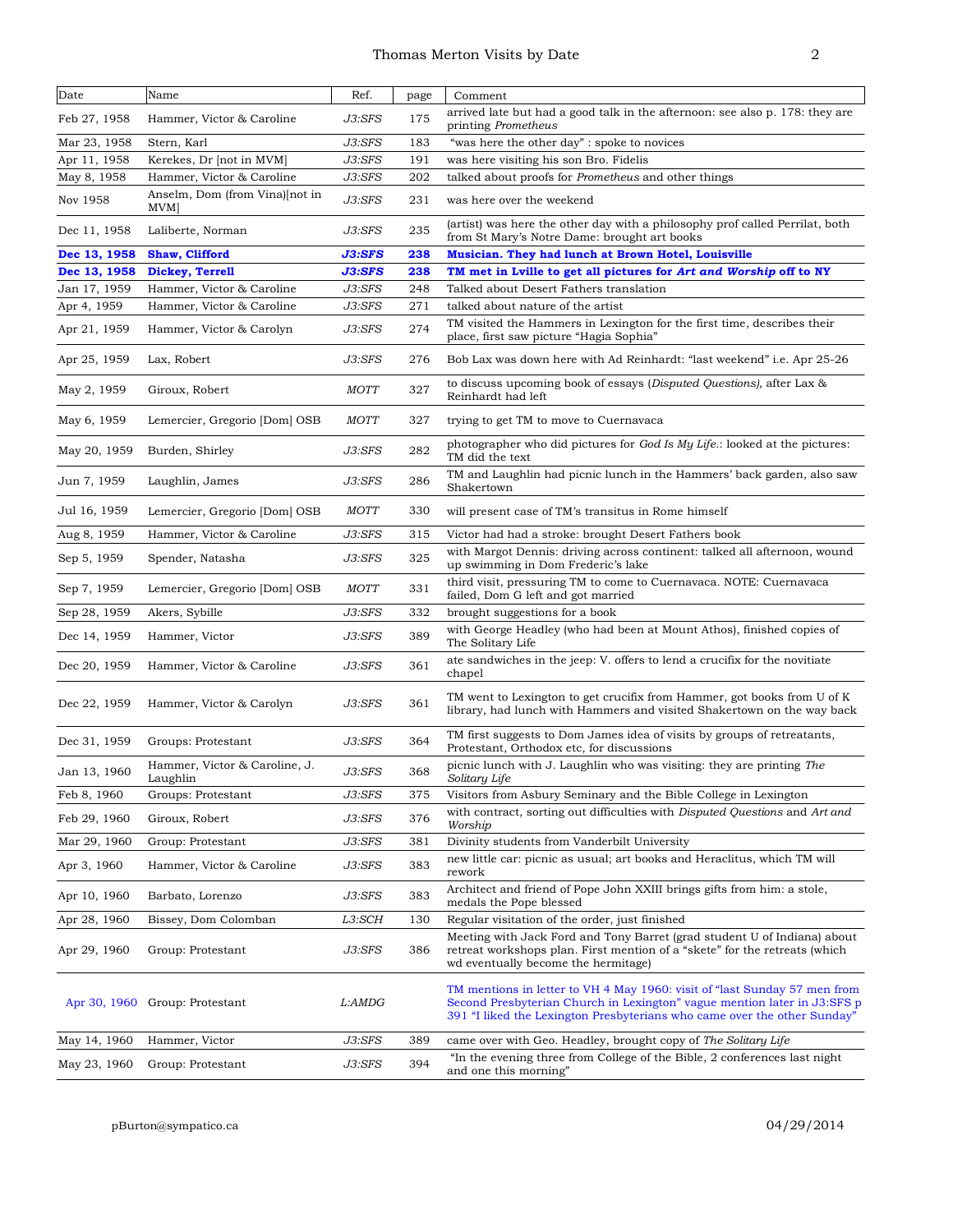| Thomas Merton Visits by Date |  |
|------------------------------|--|
|                              |  |

| Date         | Name                                      | Ref.                 | page | Comment                                                                                                                                                          |
|--------------|-------------------------------------------|----------------------|------|------------------------------------------------------------------------------------------------------------------------------------------------------------------|
| Jun 22, 1960 | Groups: Jesuits                           | J4:TTW               | 16   | Fr Mailleux, Fr John Ford, Fr John Courtney Murray, with Fr Macpherson<br>of Louisville, Fr Aelred (Richardson) whom TM took for a walk, barefoot at<br>the lake |
| Jun 24, 1960 | Groups: Protestant                        | J4:TTW               | 15   | Three professors from Asbury (Methodist) seminary, on retreat: Dr Stanger,<br>Dr Howard Fenimore Shipps & Fr Hallman                                             |
| Jul 1960     | Amoroso Lima, Alceu Jr                    | L1: HGL              | 183  | visited with wife: son of Merton's translator and friend in Brazil                                                                                               |
| Jul 4, 1960  | Loftus, Fr John                           | J4:TTW               | 18   | TM in hospital: went with Loftus and his friend "the other night" to hear<br>some jazz                                                                           |
| Jul 12, 1960 | Ford, Fr John H.                          | J4:TTW               | 20   | with Msgr Raymond Treece, Bro. Clement Dorsey: settled what to do w Mt<br>Olivet Retreat House (to be for visiting Protestants etc.)                             |
| Jul 30, 1960 | Hammer, Victor & Caroline                 | J4:TTW               | 24   | lunch together in the woods: ideas about "Ox Mountain Parable" project                                                                                           |
| Aug 2, 1960  | Mason, Herbert                            | J5:WTF               | 269  | visited TM August 2-7: TM asked him to write letters to 3 people, testifying<br>that he was "sane"                                                               |
| Aug 13, 1960 | Horrigan, Msgr Alfred J.                  | J4:TTW               | 30   | Visits to make plans for Bellarmine College "workshop"                                                                                                           |
| Aug 16, 1960 | Little Sisters of the Poor,<br>Louisville | J4:TTW               | 31ff | TM visited them, finds work with the poor and elderly "unforgettable": Sr<br>Sylvia Marie identified in SCH (135)                                                |
| Aug 30, 1960 | Gruenwald, Jack                           | J4:TTW               | 38   | from Union Theological Seminary                                                                                                                                  |
| Aug 31, 1960 | Loomis, Earl                              | J4:TTW               | 38   | from Union Theological Seminary                                                                                                                                  |
| Sep 23, 1960 | Groups: Foreign students                  | J4:TTW               | 52   | by surprise, 24 foreign students from Univ of Indiana, studying journalism:<br>TM lists many nations they came from, enjoyed talking to them                     |
| Oct 2, 1960  | Loretto                                   | J4:TTW               | 54   | TM took Walsh to Loretto to see if they could use them as philosophy prof:<br>met Mary Luke Tobin: first impression: "wonderful person"                          |
| Oct 9, 1960  | Columbia Records                          | J4:TTW               | 56   | With Fr Tarcisius, busy recording with schola                                                                                                                    |
| Oct 9, 1960  | Hammer, Victor & Caroline                 | J4:TTW               | 56   | with Bob MacGregor: they ate sandwiches behind the tobacco barn                                                                                                  |
| Oct 9, 1960  | McGregor, Bob                             | J4:TTW               | 56   | letter date only: Bob McGregor and Eloise Spaeth and Marna                                                                                                       |
| Oct 9, 1960  | Walsh, Dan                                | J4:TTW               | 56   | DW is still here and will be for a year (?)                                                                                                                      |
| Oct 16, 1960 | Kacmarcik, Frank                          | J4:TTW               | 58   | with Bob Rambusch: K very busy; Rambusch gave good talk on the<br>theology of light                                                                              |
| Oct 17, 1960 | Group: Bellarmine Conference              | J4:TTW               | 59   | From Bellarmine College, w. Msgr Horrigan "to broaden horizons in every<br>direction" week of Oct 17-20                                                          |
| Oct 19, 1960 | [Cincinnati] Hammer, Victor &<br>Carolyn  | <i>J4:TTW</i>        | 60   | TM went to Cincinatti Art Museum to get reproductions for art book (never<br>published) "the other day" returning from Cincinnati had supper at<br>Hammers'      |
| Oct 23, 1960 | Damasus, Fr [NOT in MVM]                  | J4:TTW               | 59   | from St Meinrad                                                                                                                                                  |
| Oct 29, 1960 | Walsh, Dan [NOT IN MVM]                   | J4:TTW               | 61   | very interesting on Plotinus last evening                                                                                                                        |
| Nov 7, 1960  | Groups: Protestant                        | J4:TTW               | 63   | 75 seminarians from Southern Baptist                                                                                                                             |
| Nov 22, 1960 | Wygal, Jim                                | J4:TTW               | 68   | TM went to Jim Wygal's first communion at Bellarmine with Bernard Fox<br>and John Eudes                                                                          |
| Nov 25, 1960 | Steinberg, Jerry                          | J4:TTW               | 69   | "two boys from Jewish Seminary in Cincinnati": Steinberg was sent by<br>Zalman Schachter (SCH, 533)                                                              |
| Nov 26, 1960 | Hammer, Victor & Carolyn                  | <i>J4:TTW</i>        | 69   | with the Wygals: "too much of a party" Prefer when $V \& K$ come alone. V is<br>more of a monk than anybody I know                                               |
| Dec 30, 1960 | McDonnel, Kilian                          | <i>J4:TTW</i>        | 85   | talked to novices about ecumenical movement                                                                                                                      |
| Jan 18, 1961 | Hammer, Victor and Carolyn                | J4:TTW               | 86   | were here "the other day" V and TM went to hermitage to discuss shelving                                                                                         |
| Feb 3, 1961  | Rice, Ed                                  | J4:TTW               | 92   | with Eloise Spaeth: working on Art and Worship                                                                                                                   |
| Feb 22, 1961 | Sortais, Dom Gabriel                      | <i>J4:TTW</i>        | 96   | visited, and TM took him to see hermitage, Dom S said TM to visit there<br>only in daytime                                                                       |
| Mar 4, 1961  | Hammer, Victor                            | L:AMDG               |      | Hammer gave a talk to monks about furniture and building for<br>monasteries: referred to in letter to CH 8 Mar 1961                                              |
| Apr 17, 1961 | Group: Protestant                         | <i>J4:TTW</i>        | 109  | group from Southern Baptist Seminary with Glenn Hinson                                                                                                           |
| Apr 22, 1961 | Beecher, John                             | <i>J4:TTW</i>        | 111  | with wife: he was English prof who went on Peace march and became<br>disenchanted                                                                                |
|              | Apr 22, 1961 Hammer, Victor and Carolyn   | L:AMDG               |      | Date approx.: Oblique reference in Letter of May 2 to CH: "the other day<br>was just perfect"                                                                    |
| May 1, 1961  | Groups: Protestant                        | <i><b>J4:TTW</b></i> | 114  | 10 from Asbury Seminary in a.m., then 30-40 from Vanderbilt in p.m.: at<br>hermitage                                                                             |
| May 15, 1961 | Groups: Protestant                        | J4:TTW               | 118  | TM visits Southern Baptist seminary in Louisville                                                                                                                |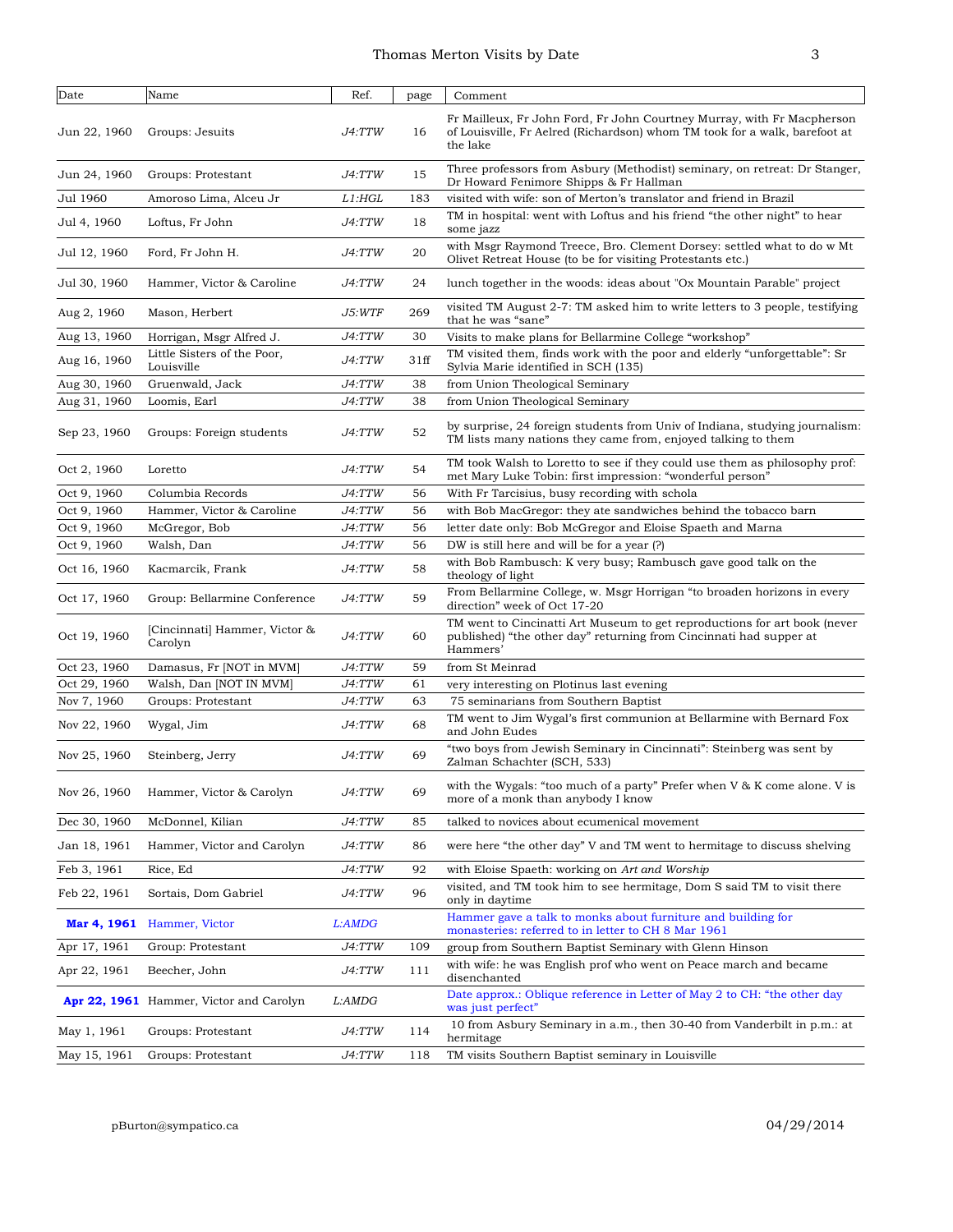| Date         | Name                                            | Ref.          | page | Comment                                                                                                                                                                            |
|--------------|-------------------------------------------------|---------------|------|------------------------------------------------------------------------------------------------------------------------------------------------------------------------------------|
| May 16, 1961 | Leclercq, Jean [Dom] OSB                        | J4:TTW        | 123  | came last Wednesday afternoon, stayed 3 days and gave some conferences                                                                                                             |
| May 27, 1961 | Congdon, William                                | J4:TTW        | 121  | sent by Frank Sheed                                                                                                                                                                |
| May 27, 1961 | McDonnell, Tom                                  | J4:TTW        | 121  | to work on TM Reader. Date of jrnl entry only                                                                                                                                      |
| Jun 18, 1961 | Groups: Protestant                              | J4:TTW        | 129  | Two Methodists ministers from Louisville                                                                                                                                           |
| Jun 19, 1961 | Groups: Protestant                              | J4:TTW        | 129  | Three Baptists from Seminary, with Fr John Loftus: they talked about the<br>Church: now good friends: Glenn Hinson, Dale Moody, Les Garrett                                        |
| Jun 27, 1961 | <b>Tashi Tshering, a Tibetan</b>                | <b>J4:TTW</b> | 134  | Tashi told me his life story                                                                                                                                                       |
| Jul 1961     | Clancy, Wm                                      | J4:TTW        | 136  | former editor of Commonweal                                                                                                                                                        |
| Jul 4, 1961  | Cunliffe, Carl                                  | J4:TTW        | 137  | and Sterling Rayburn, from Univ of Sewanee                                                                                                                                         |
| Jul 16, 1961 | Danielou, Fr Jean                               | J4:TTW        | 142  | "I consider my director and who was here over the weekend": while visiting<br>Geth, gave talk at Loretto on "true ecumenism." TM went with him                                     |
| Jul 22, 1961 | Hammer, Victor and Carolyn                      | L:AMDG        |      | Date approx.: Visit of Hammers with Wayne Williams: in letter 11 Jul 1961<br>TM mentions "expecting you Saturday" (which would be July 15th or 22nd)                               |
| Jul 23, 1961 | Bourne, Fr. Paul                                | J4:TTW        | 144  | visits from Conyers Georgia: he is head censor of the order in U.S.                                                                                                                |
| Jul 24, 1961 | Ryland, Fr Ray                                  | J4:TTW        | 144  | Anglican minister from Oklahoma city                                                                                                                                               |
| Jul 24, 1961 | Schachter, Zalman                               | J4:TTW        | 144  | with Rabbi Silverman. Friend of Heschel, talked about Rabbi Nachman,<br>Monday and Tuesday 24-25 July                                                                              |
| Aug 3, 1961  | Kazan, Fr Basil                                 | J4:TTW        | 147  | orthodox priest in L'ville, came out with Fr J. Raza: had everyone<br>participating in Byzantine (St Chrysostom) liturgy today                                                     |
| Aug 26, 1961 | Laughlin, James                                 | J4:TTW        | 156  | here on the way back from San Francisco, talked about state of the world,<br>in the hermitage.                                                                                     |
| Sep 8, 1961  | Evans, Illtud [Father] OP                       | J4:TTW        | 158  | spoke in chapter of Fr Vincent McNabb: "last week" date approx: TM<br>enjoyed visit                                                                                                |
| Sep 16, 1961 | Hammer, Victor and Carolyn L:AMDG               |               |      | Visit: Hammers on 16th Sep, and "good visit with the Protestants<br>afterward" from letter to C.H. 18 Sep 1961                                                                     |
| Sep 16, 1961 | Groups: Protestant                              | L:AMDG        |      | Visit: Hammers on 16th Sep, and "good visit with the Protestants<br>afterward" from letter to C.H. 18 Sep 1961                                                                     |
| Sep 28, 1961 | Group: Protestant                               | J4:TTW        | 165  | TM visited Baptist seminary professors in Louisville: notably Eric Rust and<br>"Dr Mueller": lunch and discussion                                                                  |
| Oct 4, 1961  | Loretto                                         | J4:TTW        | 168  | TM visits "Yesterday" (=Oct 4): they gave him a musical program on history<br>of L., he talked to novices: ML Tobin hosted TM's visit, including dinner:<br>"felt so much at home" |
| Oct 27, 1961 | McDonnell, Tom                                  | J4:TTW        | 174  | to work on TM Reader. Date of letter only: "was here this week"                                                                                                                    |
| Oct 30, 1961 | Group: Protestant                               | J4:TTW        | 175  | Glenn Hinson brought his Church History students from Seminary, talked<br>about peace                                                                                              |
| Nov 3, 1961  | Merton, Agnes Gertrude<br>Stonehewer "Aunt Kit" | <b>MOTT</b>   | 381  | Merton's "Aunt Kit"                                                                                                                                                                |
| Nov 6, 1961  | Andrews, Edward Deming &<br>Faith               | J5:WTF        | 302  | Ralph McCallister accompanied them                                                                                                                                                 |
| Nov 17, 1961 | Hammer, Victor                                  | J4:TTW        | 56   | brought beginning of woodcut for Hagia Sophia and some proofs                                                                                                                      |
| Dec 3, 1961  | Van Doren, Mark                                 | <i>L2:JOY</i> | 43   | his third visit                                                                                                                                                                    |
| Dec 22, 1961 | Papal Secretary of State                        | J4:TTW        | 187  | NOTE: Abbot rec'd letter from Papal Sec to urge "diminution of contacts"<br>with Protestant ministers and scholars"                                                                |
| Jan 10, 1962 | Group: Protestant                               | J4:TTW        | 194  | TM visited Asbury Methodist Seminary, very pleased, liked the building<br>and the prof Howard Shipps                                                                               |
| Jan 10, 1962 | Loretto                                         | HSM           | 10   | TM gave talk to second-year novices                                                                                                                                                |
| Jan 17, 1962 | Laughlin, James                                 | L2:JOY        | 44   | was here and left yesterday: worked on the peace paperback: would be<br>Breakthrough to Peace                                                                                      |
| Feb 5, 1962  | Steere, Douglas                                 | J4:TTW        | 199  | with his wife: he was a Quaker who later wrote Foreword to Contemplative<br>Prayer                                                                                                 |
| Feb 19, 1962 | Group: Protestant                               | J4:TTW        | 204  | "Episcopalians, Methodists, Disciples of Xt"                                                                                                                                       |
| Feb 1962     | Group from Catholic Worker                      | J4:TTW        |      | Jim Forest, Bob Kaye, Nelson Born, Alex Marchant. George Johnson: spent<br>the week                                                                                                |
| Mar 8, 1962  | Sih, Paul                                       | L1:HGL        | 551  | date in note by WHS: they got going on Confucius: taught TM how to use<br>Chinese dictionary                                                                                       |
| Apr 1962     | Edward, Rev. Dom (Belgium)                      | L5:WTF        | 49   | date of letter only: letter to Roger de Ganck<br>NOT IN MVM                                                                                                                        |
| Apr 10, 1962 | Ferry, W.H. ("Ping")                            | L1:HGL        | 210  | date in WHS note between letters: they take photographs at the old<br>distillery at Dant Station                                                                                   |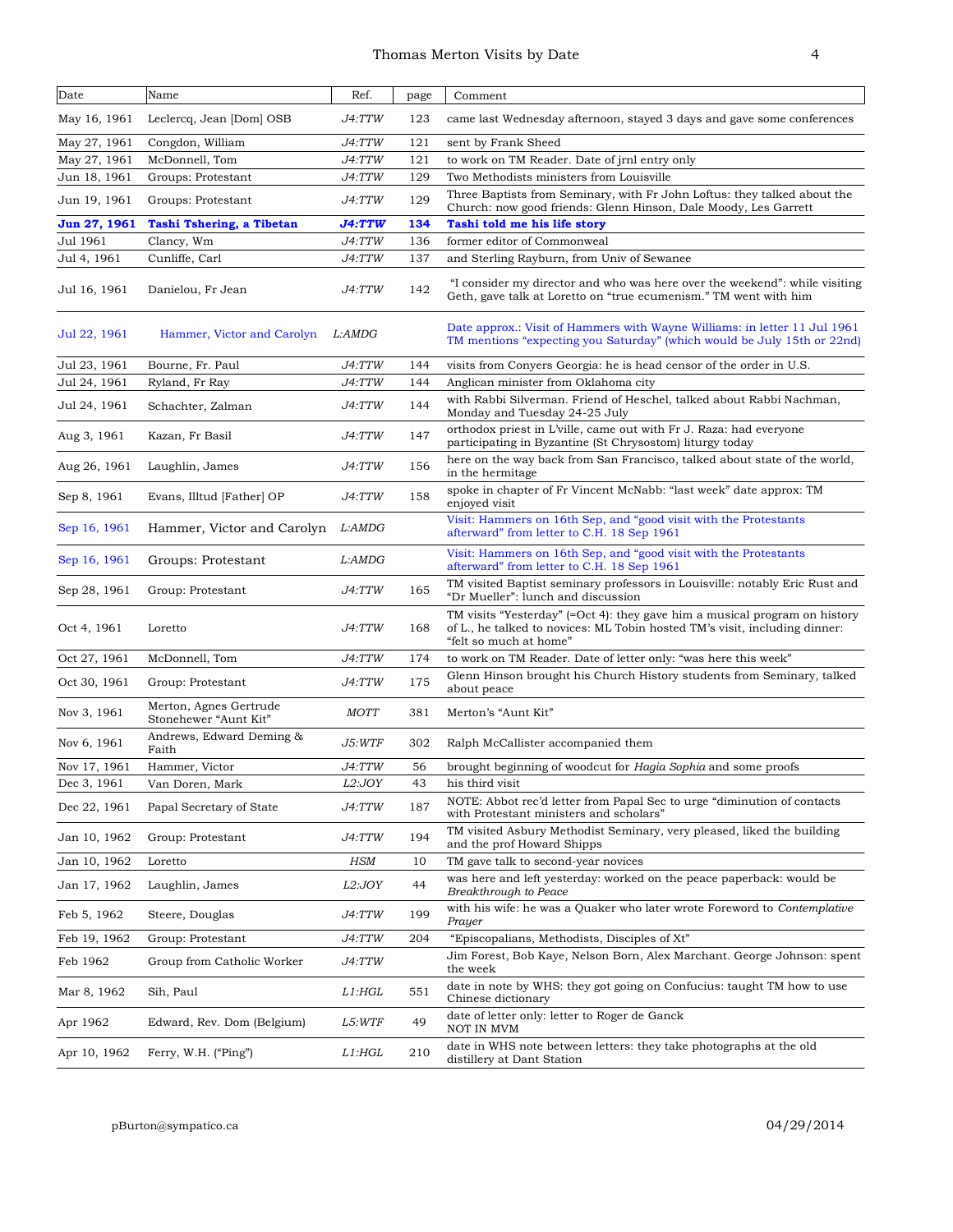| Date         | Name                       | Ref.          | page | Comment                                                                                                                                                                                  |
|--------------|----------------------------|---------------|------|------------------------------------------------------------------------------------------------------------------------------------------------------------------------------------------|
| May 26, 1962 | Robin, Roger               | J4:TTW        | 221  | "Frenchman, professor of Political Science in Parisknows Dom Denis<br>Martin at Toumliline"                                                                                              |
| Jun 1962     | Wu, John C.H.              | L1:HGL        | 622  | WHS note "late June 62"                                                                                                                                                                  |
| Jun 2, 1962  | Hammer, Victor & Caroline  | J4:TTW        | 223  | sat in the Volkswagen outside the gate "like a submarine"                                                                                                                                |
| Jul 1962     | Englesicvich, Ivan         | Tapes         |      | Guest speaker, orthodox Ivan Englesicvich, fugate?                                                                                                                                       |
| Jul 7, 1962  | Hammer, Victor and Carolyn | J4:TTW        | 230  | brought Notker Balbulus and finished copy of Hagia Sophia, and took away<br>Cassiodorus translation                                                                                      |
| Aug 1962     | Berrigan, Daniel J.        | Tapes         |      | Spoke twice to Novices on "Poverty": two parts, day not given                                                                                                                            |
| Aug 1962     | Schachter, Zalman          | Tapes         |      | Zalman Schachter and Rabbi L. Silberman                                                                                                                                                  |
| Aug 1962     | Silberman, Lou H.          | Tapes         |      | Rabbi L. Silberman Dead Sea Scrolls                                                                                                                                                      |
| Aug 4, 1962  | Walsh, Dan                 | <i>J4:TTW</i> | 234  | back from California, Mexico et al  comments on Institute of Medieval<br>Studies in Toronto                                                                                              |
| Aug 9, 1962  | McDole, Fr. Robert         | J4:TTW        | 236  | "active in the sit-ins": date from letter only                                                                                                                                           |
| Aug 13, 1962 | Berrigan, Daniel J.        | Tapes         |      | First talk to choir novices                                                                                                                                                              |
| Aug 16, 1962 | Walsh, Anthony             | Tapes         |      | talk to choir novitiate                                                                                                                                                                  |
| Aug 21, 1962 | Schachter, Zalman          | J4:TTW        | 238  | Mott quotes from Journal: with Rabbi Silverman                                                                                                                                           |
| Aug 27, 1962 | Hammer, Victor             | J4:TTW        | 238  | Hammer and Wayne Williams came over: "too many visitors and retreats"                                                                                                                    |
| Aug 28, 1962 | Berrigan, Daniel J.        | Tapes         |      | Last talk to novices                                                                                                                                                                     |
| Sep 26, 1962 | Leclercq, Jean [Dom] OSB   | L3:SCH        | 146  | "has been here for a flying visit"                                                                                                                                                       |
| Sep 27, 1962 | de Ganck, Fr Roger         | <b>J4:TTW</b> | 251  | has been here for two or three days                                                                                                                                                      |
| Oct 1962     | Dardenne, Mother Miriam    | L3:SCH        | 159  | visit of Cistercian sisters on the way to establish the Redwood Community<br>Date Approx                                                                                                 |
| Oct 30, 1962 | Walsh, Dan                 | J4:TTW        | 262  | having good discussions in the evening, once a week with Dan Walsh on<br>the School of Chartres                                                                                          |
| Nov 12, 1962 | Group: Protestant          | J4:TTW        | 264  | Protestant Group: 70 Baptists: TM "enjoyed talking to them" but wonders<br>how long they will be able to have talks with "such uninhibited frankness"                                    |
| Nov 23, 1962 | Group: Protestant          | J4:TTW        | 268  | Anglican seminarians from Nashoda on retreat, came up for a talk: also<br>evening seminar with Dan Walsh                                                                                 |
| Jan 27, 1963 | Peachey, Paul              | Tapes         |      | with W. Miller: talk on Non violence, Bettelheim, nonviolent behavior in<br>concentration camps.                                                                                         |
| Feb 22, 1963 | Smolik, Josef              | J4:TTW        | 296  | (Comenius Seminary in Prague) talked about conditions in Europe and<br>students' opinions                                                                                                |
| Mar 4, 1963  | Griffin, John Howard       | J4:TTW        | 300  | was here at the end of last week                                                                                                                                                         |
| Mar 5, 1963  | Group: Seminarians         | J4:TTW        | 301  | from Vanderbilt: TM did not plan to see them but was "urged over there for<br>'a few minutes"                                                                                            |
| Mar 18, 1963 | Silberman, Lou H.          | Tapes         |      | The Psalms.                                                                                                                                                                              |
| Mar 19, 1963 | Silberman, Lou H.          | Tapes         |      | Qumran community.                                                                                                                                                                        |
| Mar 23, 1963 | Hammer, Victor & Caroline  | J4:TTW        | 307  | "drank brandy among the pine saplings near the old lake" brought books<br>on Fenelon                                                                                                     |
| Apr 13, 1963 | Spanish families           | J4:TTW        | 313  | Emilio Garrigues, brother of Spanish ambassador to Washington, Villalba,<br>Spanish consul at Boston, with their wives and daughters: talked for $1\frac{1}{2}$<br>hours                 |
| Apr 24, 1963 | Bissey, Colomban           | Tapes         |      | Talk to novices and juniors                                                                                                                                                              |
| May 15, 1963 | Loretto                    | <b>HSM</b>    | 24   | TM gave talk to novices and postulants                                                                                                                                                   |
| May 22, 1963 | Stone, Naomi Burton        | J4:TTW        | 322  | was here Wednesday and Thursday                                                                                                                                                          |
| Jun 5, 1963  | Hammer, Victor             | J4:TTW        | 328  | Received TM's honorary LLD at Univ of Kentucky on his behalf                                                                                                                             |
| Jun 15, 1963 | Hammer, Victor and Carolyn | L:AMDG        |      | visit to bring the doctorate hood to TM: visit not confirmed, but it must<br>have happened around now: hood was granted 5 June 64, date of visit<br>suggested by TM in letter 7 Jun 1963 |
| Jul 2, 1963  | Shivaprem, Swami           | J4:TTW        | 334  | Yogi from Rishikesh: (Tapes list "Hindu Swami"): talks on Yoga July 2-3-4                                                                                                                |
| Jul 5, 1963  | Pachomius, Fr.             | <i>J4:TTW</i> | 334  | Cellarer of primitive Cistercian community at Erlach (Austria)                                                                                                                           |
| Jul 14, 1963 | Group: Students            | <i>J4:TTW</i> | 338  | TM arranged to talk to "two Negro students from Louisville" on retreat and<br>asked many questions about their experience of segregation                                                 |
| Jul 23, 1963 | Martin, Dom Denis          | L3:SCH        | 179  | of Toumliline "met and spoke to me here," TM tells Dom Jean Leclercq in a<br>letter of this date                                                                                         |
| Aug 2, 1963  | Werblowsky, R.J. Zwi       | L1:HGL        | 586  | visit recorded Cistercian Studies Vol 4, 1978 in article by Werblowski. He<br>gave talk to novices on St John of the Cross: [on Tapes List]                                              |
| Aug 6, 1963  | Allchin, A. M.             | L1:HGL        | 25   | visit of several days                                                                                                                                                                    |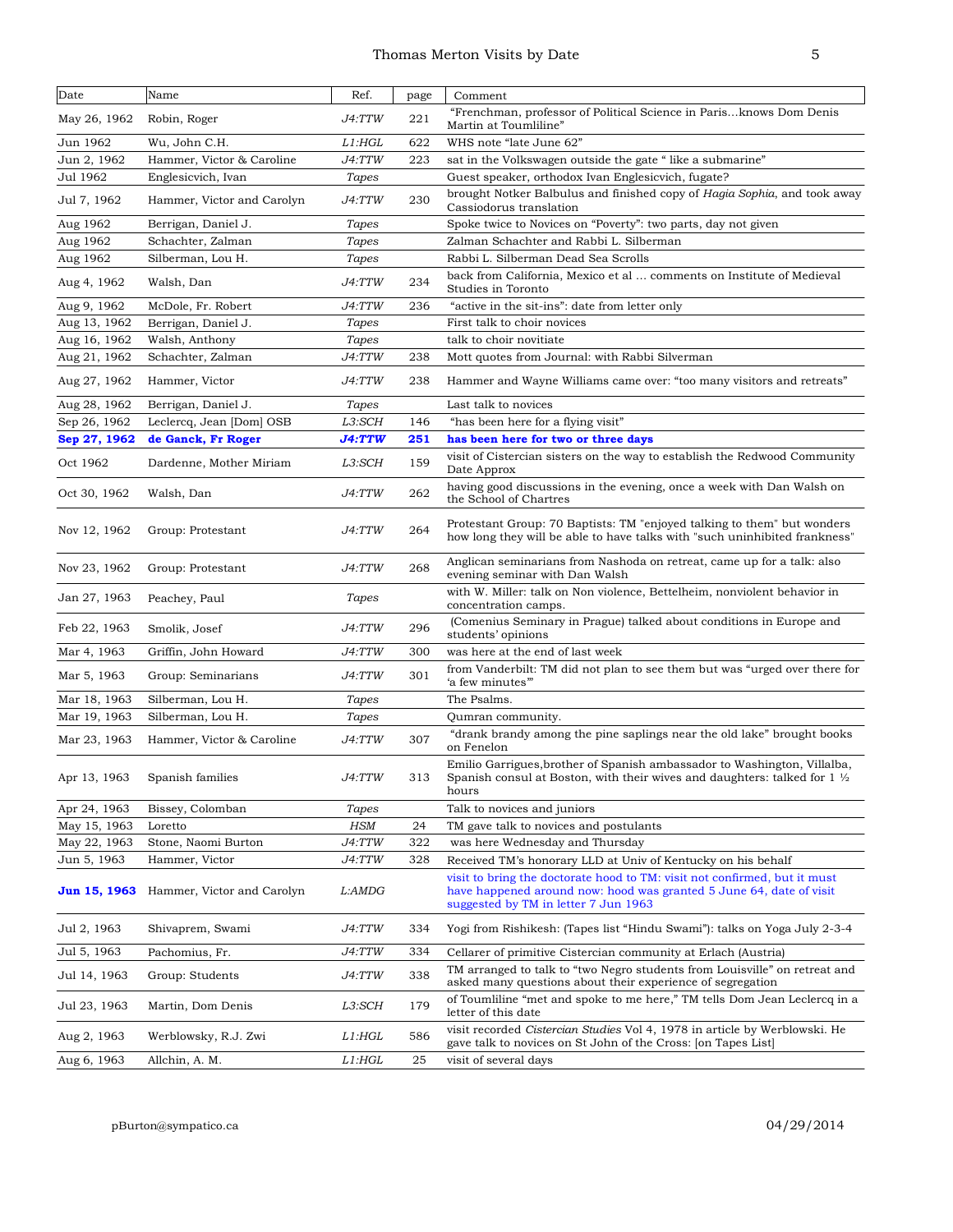| Date         | Name                                                           | Ref.                | page           | Comment                                                                                                                                                               |
|--------------|----------------------------------------------------------------|---------------------|----------------|-----------------------------------------------------------------------------------------------------------------------------------------------------------------------|
| Aug 9, 1963  | Nocent, Adrien Dom                                             | J5:DWL              | $\overline{7}$ | with Dom Burkhard Neunheuser: Nocent (from Maredsous) talked to<br>novices on liturgy on Aug 9-10 [on Tapes list]                                                     |
| Aug 23, 1963 | Griffiths, Dom Bede                                            | Tapes               |                | novitiate talk on Aug 23, chapter talk on Aug 24                                                                                                                      |
| Sep 7, 1963  | Haring, Fr Bernard CSSR                                        | J5:DWL              | 15             | came to see me: supporter of TM peace writing                                                                                                                         |
| Sep 8, 1963  | Wilke, Ulfert                                                  | J5:DWL              | 15             | gave TM a book of calligraphies                                                                                                                                       |
| Oct 28, 1963 | Group: Protestant                                              | J5:DWL              | 29             | Baptist group from the seminary in Louisville                                                                                                                         |
| Nov 29, 1963 | Group: Protestant                                              | J5:DWL              | 40             | ministers from L'ville, Baptist and Presbyterian Seminary: Glenn Hinson,<br>Dale Moody w. Fr Jack Ford                                                                |
| Nov 30, 1963 | Sisters of St Helena (Anglican)                                | J5:DWL              | 40             | visit to TM by sisters from Versailles, Kentucky, [of which PBurton has a<br>personal account                                                                         |
| Dec 1963     | English, Jack                                                  | L1:HGL              | 278            | had a heart attack while at Geth, stayed several weeks, departed Dec<br>19/63                                                                                         |
| Dec 22, 1963 | Wygal, Jim                                                     | J5:DWL              | 48             | down at "The Point" in Louisville, taking pictures, along the river front,<br>heard "The Singing Nun" song "Dominique-nique-nique" NOT IN MVM                         |
| Jan 12, 1964 | Hammer, Victor & Caroline                                      | J5:DWL              | 60             | came over                                                                                                                                                             |
| Feb 3, 1964  | Borgstedt, Fr Gregory OSB                                      | <b>Tapes</b>        |                | Novice master at Mount Saviour: talk to novices                                                                                                                       |
| Feb 9, 1964  | Group: Protestant                                              | J5:DWL              | 74             | faculty and students from the College of the Bible [Lexington KY]                                                                                                     |
| Feb 17, 1964 | Group: Protestant                                              | J5:DWL              | 77             | students from Asbury Theol Seminary: saw them briefly before None                                                                                                     |
| Mar 6, 1964  | Lochman, Jan Milic                                             | J5:DWL              | 86             | Czech Protestant theologian, meeting arr. by John Heidbrink: "was a great<br>grace" good conversation, "up late last night"                                           |
| Mar 8, 1964  | Graham, Dom Aelred                                             | Tapes               |                | talk to novices                                                                                                                                                       |
| Mar 10, 1964 | Grinberg, Miguel                                               | L <sub>4</sub> :CFT | 144            | visits TM at Gethsemani                                                                                                                                               |
| Apr 8, 1964  | Bissey, Colomban                                               | Tapes               |                | Talk to novices and juniors                                                                                                                                           |
| Apr 18, 1964 | Hammer, Victor & Caroline                                      | J5:DWL              | 97             | "sitting among the stones and wildflowers"                                                                                                                            |
| Apr 20, 1964 | Burns, Tom                                                     | J5:DWL              | 97             | of Burns & Oates, his British publisher                                                                                                                               |
| Apr 24, 1964 | Lackmann, Max                                                  | L5:WTF              | 296            | "Lutheran ecumenist"; date of letter to Leslie Dewart                                                                                                                 |
| May 9, 1964  | East, P.D.                                                     | L1:HGL              | 414            | letter to Heidbrink "he was here, perhaps I did not tell you": date of letter<br>only                                                                                 |
| May 16, 1964 | Hibakusha                                                      | J5:DWL              | 104            | visited TM at the hermitage: long description                                                                                                                         |
| May 19, 1964 | Loretto                                                        | J5:DWL              | 105            | "day at Loretto, busy, much talking"                                                                                                                                  |
| May 21, 1964 | Roberts, Archbp Thomas                                         | J5:DWL              | 105            | visited Gethsemani: TM mentions him favourably                                                                                                                        |
| Jun 1964     | Ferry, W.H. ("Ping")                                           | L1:HGL              | 218            | "It was good to have you here" in letter HGL, 218, 1 Jul 64: note in<br>J5:DWL: 8 Jul 64 "was here a couple of weeks ago"                                             |
| Jun 2, 1964  | Gran, Bp John                                                  | J5:DWL              | 107            | Norwegian Cistercian from Caldey                                                                                                                                      |
| Jun 2, 1964  | Zorina, Vera                                                   | J5:DWL              | 107            | wife of Goddard Lieberson of Columbia Records: Abbot wanted TM to<br>spend time with her                                                                              |
| Jul 5, 1964  | Callejas, Alfonso, & others                                    | J5:DWL              | 123            | on Sunday, "some visitors from Nicaragua": date correct                                                                                                               |
| Jul 13, 1964 | Heschel, Abraham J.                                            | J4:DWL              | 127            | visited Geth: TM and Fr Flavian met him at airport: sat up and talked until<br>10:30                                                                                  |
| Aug 2, 1964  | Wilke, Ulfert                                                  | J5:DWL              | 132            | "Was out the other day" discussed some of TM's abstract drawings                                                                                                      |
| Aug 13, 1964 | Herscher, Irenaeus OFM                                         | J4:DWL              | 136            | with a group of Franciscans and Capucins: TM had not seen him in 23<br>years                                                                                          |
| Aug 29, 1964 | Wilke, Ulfert                                                  | J5:DWL              | 139            | TM takes drawings to framer with Ulfert Wilke, then has lunch and visits<br>Wilke's studio                                                                            |
| Sep 9, 1964  | Milosz, Czeslaw                                                | J4:DWL              | 142            | visits TM at Geth                                                                                                                                                     |
| Sep 15, 1964 | Tobin, Mary Luke                                               | J5:DWL              | 145            | visits before going to Rome for 3d session of Vatican II: to confer with<br>Cardinal Suenens, arrange some way Nuns can be represented on the<br>Sacred Congregations |
| Oct 8, 1964  | Group of Abbots & Novice<br>Masters                            | J5:DWL              | 152            | gives list of abbots, 152-153                                                                                                                                         |
| Oct 19, 1964 | <b>Keating, Dom Thomas</b><br><b>Aquinas, Abbot of Spencer</b> | J5:DWL              | 156            | stopped here on his way back East from a new foundation of nuns he<br>has just made in Iowa                                                                           |
| Oct 22, 1964 | Spalding College                                               | J5:DWL              | 157            | TM takes 26 abstract drawings to Spaulding for exhibit in November                                                                                                    |
| Oct 24, 1964 | Pallis, Marco                                                  | L1:HGL              | 467            | TM arrangement: visit but no concert (women in the group)                                                                                                             |
| Nov 1, 1964  | La Pira, Giorgio, Mayer of<br>Florence                         | L3:SCH              | 251            | "was here on a whirlwind visit": letter to Mary Luke Tobin                                                                                                            |
| Nov 7, 1964  | Moore, Msgr                                                    | J5:DWL              | 164            | with Jack Ford - Moore had instructed & baptized Merton 28 years before                                                                                               |
| Nov 9, 1964  | Group: Protestant                                              | J5:DWL              | 164            | "a large group of Baptists from Southern Baptist Seminary" but "don't<br>know if I will continue [the meetings] next year"                                            |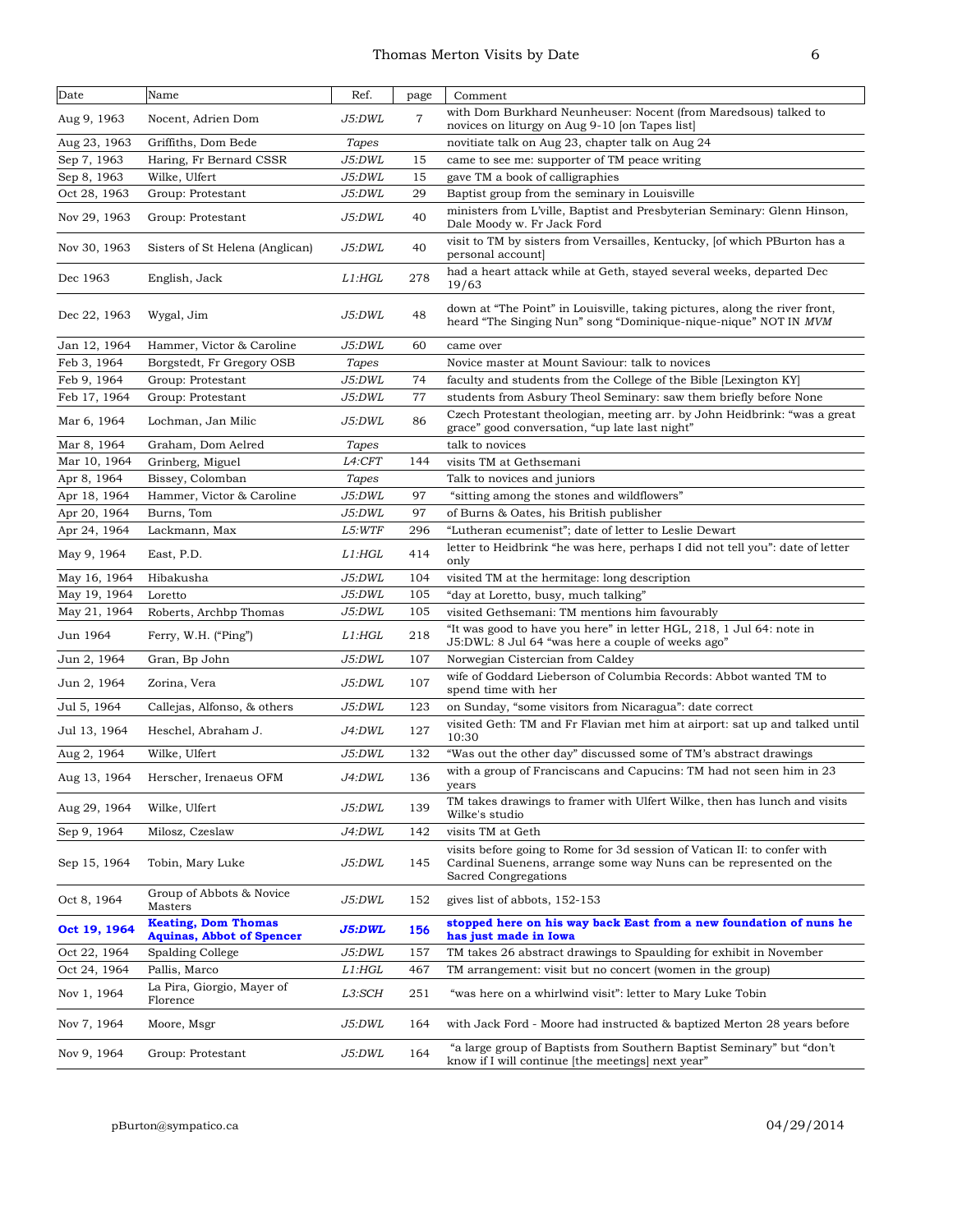## Thomas Merton Visits by Date 7

| Date         | Name                                              | Ref.          | page | Comment                                                                                                                                                                                                                                                               |
|--------------|---------------------------------------------------|---------------|------|-----------------------------------------------------------------------------------------------------------------------------------------------------------------------------------------------------------------------------------------------------------------------|
| Nov 14, 1964 | Antoninus, Br (William Everson)                   | Tapes         |      | William Everson: spoke to novices on poetry                                                                                                                                                                                                                           |
| Nov 17, 1964 | Peace Conference: Fellowship of<br>Reconciliation | <b>MOTT</b>   | 406  | F.O.R. Conference on Peace: A.J. Muste, Jim Forest, J.H. Yoder, Daniel<br>Berrigan, Philip Berrigan, John Oliver Nelson, Tom Cornell, W.H. Ferry,<br>Tony Walsh, Elbert Jean                                                                                          |
| Dec 10, 1964 | Tobin, Mary Luke                                  | J5:DWL        | 178  | came over to talk to a dozen or so of us about the Council (Vatican II)                                                                                                                                                                                               |
| Jan 19, 1965 | Tobin, Mary Luke                                  | J5:DWL        | 193  | comes from Loretto to talk about Schema 13 (Vatican II), with Fr Illtud<br>Evans who was preaching Gethsemani retreat: she is on subcommittee                                                                                                                         |
| Jan 27, 1965 | Griffin, John Howard                              | J5:DWL        | 196  | came to retreat because Fr Illtud Evans was speaking                                                                                                                                                                                                                  |
| Mar 15, 1965 | Tobin, Mary Luke                                  | J5:DWL        | 218  | with Sr Mary of Lourdes: discussing problems                                                                                                                                                                                                                          |
| Apr 24, 1965 | Eschelman, Clayton                                | J5:DWL        | 233  | with his wife, came over from Indiana University                                                                                                                                                                                                                      |
| May 10, 1965 | Laughlin, James                                   | J5:DWL        | 246  | TM went to see Victor Hammer, with J Laughlin, took pictures of barns on<br>the way                                                                                                                                                                                   |
| May 15, 1965 | Carroll, Fr Xavier                                | J5:DWL        | 248  | with Edward Noonan, architect, to discuss plans for new Poor Clare<br>monastery in Chicago                                                                                                                                                                            |
| May 13, 1965 | Tobin, Mary Luke                                  | J5:DWL        | 248  | talked about Schema for Religious - Vatican II                                                                                                                                                                                                                        |
| May 1965     | Philip, Dom                                       | J5:DWL        | 248  | Benedictine Prior of Vally-ermo in California                                                                                                                                                                                                                         |
| May 23, 1965 | Schachter, Zalman                                 | Tapes         |      | talk to novitiate                                                                                                                                                                                                                                                     |
| May 30, 1965 | McDole, Fr. Robert                                | J5:DWL        | 252  | spent a couple of hours with him                                                                                                                                                                                                                                      |
| May 31, 1965 | McDole, Fr. Robert                                | J5:DWL        | 253  | Daniel Berrigan, Jim Douglass, Bob McDole: discussed Schema XIII                                                                                                                                                                                                      |
| Jun 4, 1965  | Hammer, Victor & Carolyn                          | J5:DWL        | 253  | In town for medical tests, TM has lunch with the Hammers who lend him<br>art books: in hospital, he reads LIFE magazine (faute de mieux)                                                                                                                              |
| Jun 26, 1965 | Peloquin, Alexander                               | L1:HGL        | 595  | was here briefly "last Saturday" (DATE checked on WWW): re: music for<br>Freedom Songs                                                                                                                                                                                |
| Jul 9, 1965  | Group: Students                                   | J5:DWL        | 266  | TM, in bookstore of Univ of Louisville, hears some students speaking<br>French. Part of an exchange group, but momentarily lost. They go have<br>coffee. TM says "enjoyable, interesting, intelligent talk, people from home!!"                                       |
| Aug 11, 1965 | Johnston, Fr William SJ                           | J5:DWL        | 279  | talking of Zen                                                                                                                                                                                                                                                        |
| Sep 10, 1965 | Campbell, Will                                    | J5:DWL        | 292  | with Jim Holloway of the Committee of Southern Churchmen: talking of<br>race riots                                                                                                                                                                                    |
| Sep 15, 1965 | Tobin, Mary Luke                                  | J5:DWL        | 145  | to talk before going to Rome for third session of Council                                                                                                                                                                                                             |
| Oct 11, 1965 | Leclercq, Jean [Dom] OSB                          | J5:DWL        | 302  | three day visit: probably the one mentioned in letter on 18 Sep                                                                                                                                                                                                       |
| Oct 16, 1965 | Fillmore, Art                                     | J5:DWL        | 304  | taking pictures for a book Rev Father has had us working on                                                                                                                                                                                                           |
| Oct 22, 1965 | Douglass, James                                   | J5:DWL        | 308  | with Hildegard Goss-Mayr and Fr John Loftus                                                                                                                                                                                                                           |
| Oct 23, 1965 | Cardenal, Ernesto                                 | L5:WTF        | 226  | visited TM in Oct 1965. TM gave him letters to take to Rome, but never<br>delivered them                                                                                                                                                                              |
| Nov 13, 1965 | Hammer, Victor & Caroline                         | J5:DWL        | 316  | pleasant visit sitting in the sun                                                                                                                                                                                                                                     |
| Nov 20, 1965 | Stone, Naomi Burton                               | J5:DWL        | 317  | checking manuscript of CONJECTURES, went for a drive                                                                                                                                                                                                                  |
| Dec 16, 1965 | Wygal, Jim                                        | <i>J5:DWL</i> | 324  | A sample Lunch with Wygal encounter: "Lunch with Jim Wygal at<br>Cunningham's, then went out to his place in Anchorage (he did 100 mph<br>in his new Impala on the new Interstate parkway)." They watched on TV<br>the meeting of Gemini 6 and 7 in space. NOT IN MVM |
| Jan 7, 1966  | Rice, Ed                                          | <i>J6:LTL</i> | 5    | brings news of Bob Gerdy's death: drove out in afternoon, Rice took<br>pictures, left next night                                                                                                                                                                      |
| Jan 12, 1966 | Grimes, William                                   | J6:LTL        | 6    | (ex Br. Alcuin) "illegal visit" to hermitage                                                                                                                                                                                                                          |
| Jan 18, 1966 | Sheen, Fulton J.                                  | <i>J6:LTL</i> | 9    | preached retreat at Gethsemani: TM "saw him after dinner" and invited<br>him to hermitage, gave him Cardenal's address: money for missions                                                                                                                            |
| Apr 16, 1966 | Bissey, Dom Colomban                              | $J6:$ LTL     | 41   | here for the visitation, visited TM in his infirmary room                                                                                                                                                                                                             |
| May 5, 1966  | Laughlin, James                                   | <b>MOTT</b>   | 440  | with Nicanor Parra and M: Luau Room at the airport                                                                                                                                                                                                                    |
| May 28, 1966 | Nhat Hahn, Thich                                  | <b>MOTT</b>   | 454  | with John Heidbrink and A. Gould: note 588 p. 635                                                                                                                                                                                                                     |
| Jun 18, 1966 | Hammer, Victor & Caroline                         | <i>J6:LTL</i> | 312  | came over from Lexington. "two of my best friends": Midsummer Diary                                                                                                                                                                                                   |
| Jun 28, 1966 | Ferry, W.H. ("Ping")                              | <i>J6:LTL</i> | 90   | drove all over the place and had hamburgers behind the tobacco barn                                                                                                                                                                                                   |
| Jun 29, 1966 | Sabbath, Linda Parsons                            | L1:HGL        | 530  | visited June 29-30. WHS note                                                                                                                                                                                                                                          |
| Jul 13, 1966 | Loretto                                           | <i>J6:LTL</i> | 95   | Jim Wygal came out to get some books: spent pm at Loretto talking to<br>some sisters, ML Tobin not there: Dom James later told TM off for "giving"<br>conferences"                                                                                                    |
| Aug 13, 1966 | Hammer, Victor & Carolyn                          | J6:LTL        | 135  | heavy rain: sat in Tobacco Barn on bales of straw                                                                                                                                                                                                                     |
| Aug 29, 1966 | Leclercq, Jean [Dom] OSB                          | J6:LTL        | 119  | on his way to Cuernavaca, where there is trouble.                                                                                                                                                                                                                     |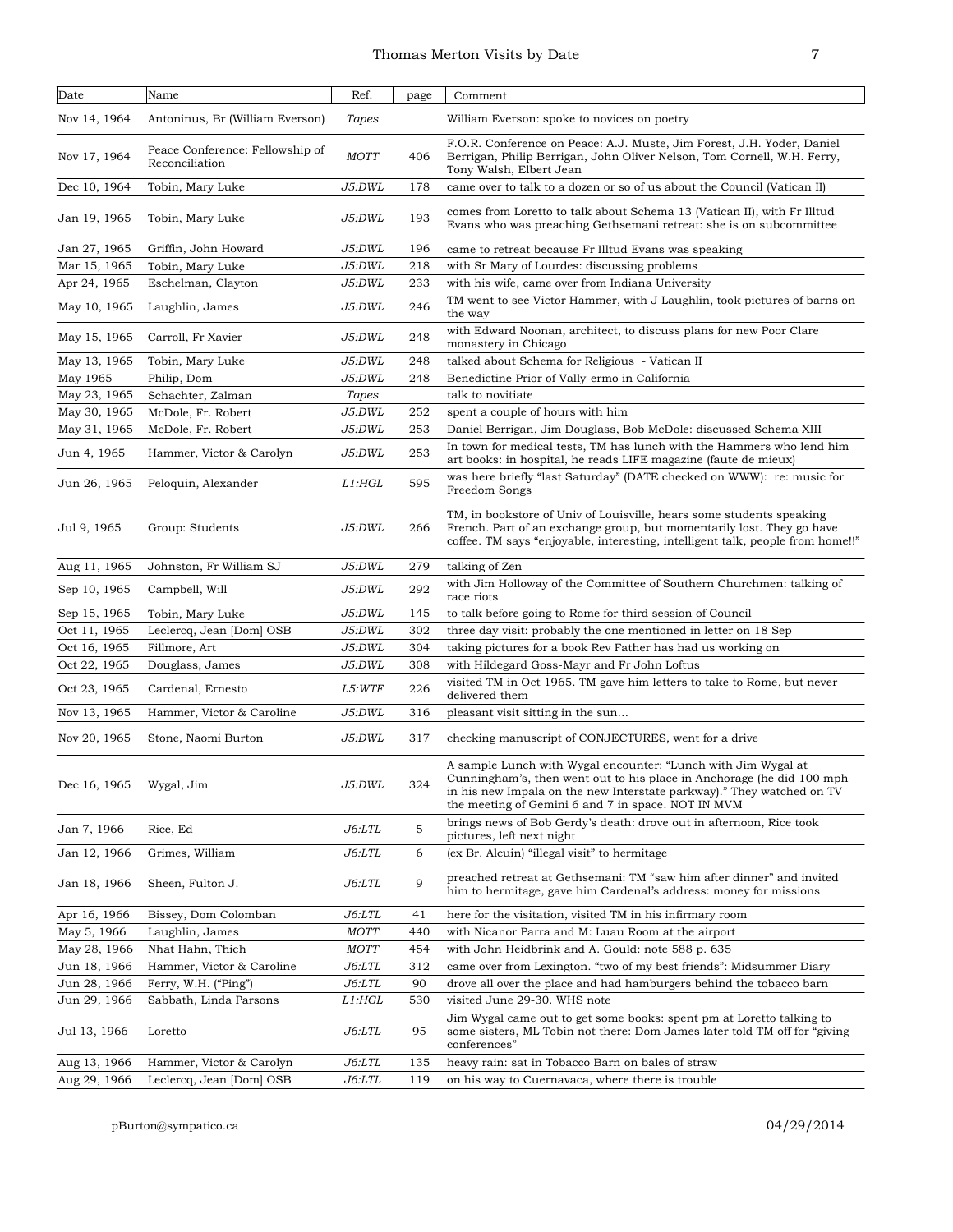## Thomas Merton Visits by Date 8

| ٦<br>v |   |    |  |
|--------|---|----|--|
|        | I | ۰, |  |

| Date         | Name                                            | Ref.          | page | Comment                                                                                                                                                                          |
|--------------|-------------------------------------------------|---------------|------|----------------------------------------------------------------------------------------------------------------------------------------------------------------------------------|
| Sep 17, 1966 | Hammer, Victor & Caroline                       | J6: LTL       | 135  | Victor had had a slight heart attack: knows he is dying                                                                                                                          |
| Oct 6, 1966  | Griffin, John Howard                            | J3:SFS        |      | was there at meeting with Maritain Oct 6 & 7, 1966: note in JOY                                                                                                                  |
| Oct 6, 1966  | Maritain, Jacques                               | J6: LTL       | 148  | picnic at hermitage: with J. H. Griffin, Penn Jones and Babeth Manual,<br>also Fr Stanley J. Murphy, Jack Ford and Dan Walsh                                                     |
| Oct 21, 1966 | Ford, Fr John H.                                | <i>J6:LTL</i> | 151  | when TM was in hospital "last Friday" - JF came over and they saw<br>Pasolini's film about the Passion                                                                           |
| Oct 29, 1966 | Abdesalam, Sidi                                 | $J6:$ LTL     | 152  | "momentous visit of Sidi Abdesalam", with Bernard Phillips from Temple<br>Univ, disciple Sidi Hadij and wife                                                                     |
| Nov 26, 1966 | Chow, Napolean                                  | $J6:$ LTL     | 163  | friend of Cardenal: drove around and talked                                                                                                                                      |
| Nov 30, 1966 | Willett, Thompson                               | J4:TTW        | 165  | At Willetts with Jim Wygal: Thompson a devoted supporter of Merton Room                                                                                                          |
| Dec 8, 1966  | Baez, Joan                                      | L5:WTF        | 115  | with Ira Sandperl, date given in WTF: joined by Fr Chrysogonus                                                                                                                   |
| Dec 18, 1966 | Chakravarty, Amiya                              | L1:HGL        | 113  | date given in WHS note between letters                                                                                                                                           |
| Jan 6, 1967  | Dana, Doris                                     | J6: LTL       | 183  | Friend, literary executive of Gabriela Mistral, left early on Epiphany                                                                                                           |
| Jan 11, 1967 | Holloway, Jim                                   | <i>J6:LTL</i> | 185  | "visits lately: last week" Holloway with Will Campbell: talked of Faulkner                                                                                                       |
| Jan 17, 1967 | Meatyard, Eugene                                | <i>J6:LTL</i> | 186  | TM's first meeting with Eugene Meatyard, also Guy Davenport and<br>Jonathan Williams                                                                                             |
| Mar 1967     | Vahanian, Gabriel                               | L1:HGL        | 507  | Letter to Ruether "Vahanian stopped here the other day" letter dated<br>March 19/76                                                                                              |
| Mar 16, 1967 | Freedgood, Sy                                   | L2:JOY        | 128  | Sy Freedgood visit: saw V Hammer, lunch w Guy Davenport and Gene<br>Meatyard, saw Meatyard's photos of TM                                                                        |
| Apr 1967     | Allchin, A. M.                                  | L1:HGL        | 28   | visits in early April: he is teaching for a semester at General Seminary, New<br>York                                                                                            |
| Apr 1, 1967  | King, Winston                                   | $J6:$ LTL     | 213  | from Vanderbilt: information on Zen people: was here Saturday and<br>Sundav                                                                                                      |
| Apr 4, 1967  | Smith, Carlton                                  | J6:LTL        | 215  | talking about Cardinal Koenig, poss. of TM seeing him: HGL note says that<br>there were two visits (556)                                                                         |
| Apr 5, 1967  | Slate, John                                     | L2:JOY        | 300  | visited Apr 5-6 about Merton Legacy Trust: drove to Bellarmine, then<br>airport with Pat Welsh (librarian of Merton Room) and had supper at Luau<br>Room                         |
| Apr 11, 1967 | Gullick, Etta                                   | $J6:$ LTL     | 219  | Gullicks were here Tuesday, with her ms on Benet of Canfield                                                                                                                     |
| Apr 20, 1967 | Group of Friends                                | MOTT          | 481  | John Loftus, Ron Seitz, Naomi Burton Stone, catered by Tommie<br>O'Callaghan: TM took many photographs                                                                           |
| Apr 22, 1967 | Walsh, Dan                                      | Tapes         |      | Origin of philosophy in the West. Lecture by Walsh.                                                                                                                              |
| Apr 25, 1967 | Goulet, Denis                                   | $J6:$ LTL     | 225  | from Univ. Of Indiana: "interested in development of 3d world"                                                                                                                   |
| Apr 26, 1967 | Life                                            |               |      | TM reports: "tired of visits"                                                                                                                                                    |
| May 2, 1967  | Yungblut, John & June                           | <b>MOTT</b>   | 489  | TM had met Jack Yungbl in Louisville, and May 3 saw him again                                                                                                                    |
| May 7, 1967  | Nouwen, Henri                                   | <i>J6:LTL</i> | 232  | had a good talk in the evening by the lake: with "Raymond's friend Alexis"                                                                                                       |
| May 9, 1967  | Berrigan, Daniel J.                             | <i>J6:LTL</i> | 233  | Jim Holloway drove Dan Berrigan over from Berea; Berrigan flew back to<br>NY May 10                                                                                              |
| May 10, 1967 | Holloway, Jim                                   | $J6:$ LTL     | 233  | came over from Berea                                                                                                                                                             |
| May 21, 1967 | Walsh, Dan                                      | Tapes         |      | Trinity Sunday high mass at Gethsemani - Dan Walsh celebrant.                                                                                                                    |
| May 22, 1967 | Meatyard, Eugene                                | <i>J6:LTL</i> | 238  | "today Tommie O'C and Gene Meatyard are supposed to be coming"                                                                                                                   |
| May 29, 1967 | <b>Will Campbell and Jim</b><br><b>Holloway</b> | <b>J6:LTL</b> | 240  | Will preaching "to the Klan"                                                                                                                                                     |
| Jun 6, 1967  | O'Callaghan, Tommie                             | <i>J6:LTL</i> | 246  | O'Callaghans with their children with Gladys Ford and her children and<br>two of Marie Charron's children came out for a picnic                                                  |
| Jun 24, 1967 | Hammer, Victor & Caroline                       | <i>J6:LTL</i> | 254  | TM visited Hammers, Guy Davenport came over and they went to<br>Meatyards'                                                                                                       |
| Jun 12, 1967 | Groups: Protestant; Taizé<br>brothers           | J6:LTL        | 250  | Visit of two brothers of Taize yesterday. Young. From the mission in<br>Chicago, with a lot of questions. Protestant brothers who want<br>ecumenical connection with Catholicism |
| Jul 1967     | Percy, Walker                                   | <i>L4:CFT</i> | 281  | visited TM with Will Campbell & James Holloway                                                                                                                                   |
| Jul 26, 1967 | Gillet, Dom Ignace                              | <i>J6:LTL</i> | 269  | New Abbot General, first visit to Geth                                                                                                                                           |
| Aug 12, 1967 | Hammer, Caroline                                | L4:CFT        | 53   | after Victor's death: TM writing to Maritain                                                                                                                                     |
| Sep 4, 1967  | Meatyard, Eugene                                | LOUIE         | 67   | Labor Day visit arranged in Father Louie                                                                                                                                         |
| Sep 9, 1967  | Hammer, Caroline                                | L:AMDG        |      | TM letter in L:AMDG, 5 Sep 1967 expecting her on Saturday Sep 9:<br>verified in letter 11 Sep 1967 "very sorry I kept you so late the other day."                                |
| Sep 29, 1967 | Oliver, Pat                                     | J6:LTL        | 295  | Pat Oliver and Martha Schumann came out re: Merton Trust. Went over<br>some papers, sitting in the car                                                                           |

pBurton@sympatico.ca 04/29/2014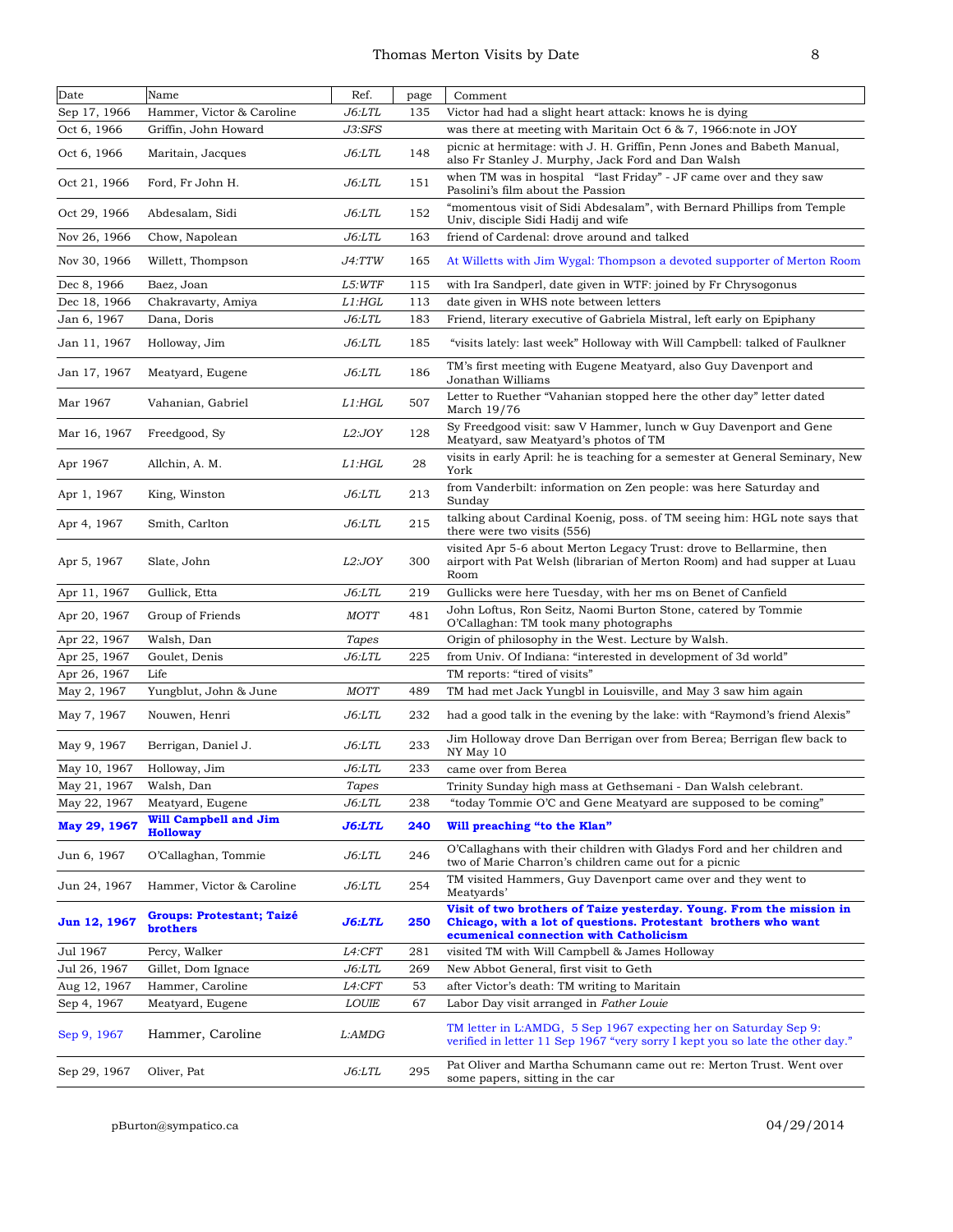| Date                         | Name                                                                                                   | Ref.             | page     | Comment                                                                                                                                                                                                                                                                                                              |
|------------------------------|--------------------------------------------------------------------------------------------------------|------------------|----------|----------------------------------------------------------------------------------------------------------------------------------------------------------------------------------------------------------------------------------------------------------------------------------------------------------------------|
| Oct 1967                     | Dana, Doris                                                                                            | J6: LTL          | 183      | friend of Griffin: drove around: she promised to send book about Ishi                                                                                                                                                                                                                                                |
| Oct 1967                     | Haughton, Rosemary                                                                                     | <b>MOTT</b>      | 500      | Visit "the other day": "curious to meet a theologian who is six months<br>pregnant                                                                                                                                                                                                                                   |
| Oct 5, 1967                  | Walsh, Dan                                                                                             | L2:JOY           | 307      | "I enjoyed the visit yesterday, and will be glad to see [you and your friend]<br>next Tuesday"                                                                                                                                                                                                                       |
| Oct 23, 1967                 | Meatyard, Eugene                                                                                       | J7:OSM           | 3        | with Jonathan Williams, Guy Davenport, Bonnie                                                                                                                                                                                                                                                                        |
| Oct 28, 1967                 | Niles, John Jacob                                                                                      | J7:OSM           | 7        | TM drove to Lexington w. Doris Dana, went with Carolyn Hammer to JJ<br>Niles farm: heard his settings of TM poems: J. Greene met Merton for first<br>time when they returned                                                                                                                                         |
| Nov 7, 1967                  | Lentfoehr, Sr Therese SDS                                                                              | L2:JOY           | 260      | Picnic which Tommie O'C catered                                                                                                                                                                                                                                                                                      |
| Nov 12, 1967                 | O'Callaghan, Tommie                                                                                    | J7:OSM           | 10       | TM and Naomi Burton Stone wind up the Legacy Trust business: on th<br>14th they went to Tommie O'Callaghan's where they signed it                                                                                                                                                                                    |
| Dec 1967                     | Harding, Vincent                                                                                       | PP               |          | Colleague of the Yungbluts and Martin Luther King Jr visited, date<br>unknown: plan to have MLK for retreat at Gethsemani in 1968                                                                                                                                                                                    |
| Dec 7, 1967                  | Group: Retreat for Sisters<br>Superior                                                                 | J7:OSM           | 20       | long description of people and events at retreat, published as <i>Springs of</i><br>Contemplation                                                                                                                                                                                                                    |
| Dec 10, 1967                 | Berry, Wendell                                                                                         | J7:OSM           | 22       | with Denise Levertov and Tanya and the Meatyards: spent afternoon at<br>hermitage                                                                                                                                                                                                                                    |
| Dec 29, 1967                 | John Ford, Pat Oliver, Martha<br>Schumann (staffers), Marie<br>Charron (typist), Tommie<br>O'Callaghan | <b>J7:OSM</b>    | 27       | In connection with setting up Legacy Trust and Bellarmine collection:<br>Louisville meeting at office of John Ford [TM's lawyer], about policy<br>for Merton collections. TM worked at Bellarmine in p.m. with Pat<br>Oliver, Martha Schumann (staffers), later Marie Charron (typist),<br><b>Tommie O'Callaghan</b> |
| Dec 1967                     | Yungblut, John & June                                                                                  | <b>MOTT</b>      | 511      | had 6 hours with Merton on Christmas visit                                                                                                                                                                                                                                                                           |
| Jan 1968                     | Dana, Doris                                                                                            | J6: LTL          |          | 183 friend of Griffin: drove around: she promised to send book about Ishi                                                                                                                                                                                                                                            |
| Jan 7, 1968                  | Bissey, Dom Colomban                                                                                   | <b>MOTT</b>      | 505      | Visited for Abbattial election after Dom James: with Fr Charles Dumont                                                                                                                                                                                                                                               |
| Jan 26, 1968                 | Chi, Richard, S.Y.                                                                                     | L1:HGL           | 122      | WHS note between letters: 26-27 Jan: with Denis Goulet                                                                                                                                                                                                                                                               |
| Feb 2, 1968                  | Boyd, Fr Malcolm                                                                                       | J7:OSM           | 49       | with Chaplain from Nazareth: entry dated Feb 4                                                                                                                                                                                                                                                                       |
| Feb 3, 1968                  | Niles, John Jacob                                                                                      | J7:OSM           | 49       | Carolyn Hammer, JJ Niles and Rena, with Bob Shepherd and Hanna:<br>picnic                                                                                                                                                                                                                                            |
| Feb 4, 1968                  | On subject of Visits                                                                                   | J7:OSM           | 49       | TM worries: "too many people coming around, a lot of them simply busting<br>in uninvited": trying to understand which visits are appropriate and which<br>are not                                                                                                                                                    |
| Feb 10, 1968                 | Laughlin, James                                                                                        | J7:OSM           | 53       | came Thursday, work on copyrights etc and visited around in Lville                                                                                                                                                                                                                                                   |
| Feb 9, 1968                  | Laughlin, James                                                                                        |                  |          | Laughlin & TM go to Bellarmine, lunch with John Ford: after dinner at<br>Tommie O'Callaghan's they go listen to jazz, joined by Ron Seitz & Sally<br>and Pat Huntington                                                                                                                                              |
| Feb 19, 1968                 | O'Callaghan, Tommie                                                                                    | J7:OSM           | 56       | came out unexpectedly with some relatives: later they went to Washington<br>St in L'ville and listened to jazz, which TM loved                                                                                                                                                                                       |
| Feb 20, 1968                 | Mulloy, Joseph                                                                                         | J7:OSM           | 56       | Draft resister Joseph Mulloy: TM gives him a letter of support                                                                                                                                                                                                                                                       |
| Feb 28, 1968                 | Baker, James                                                                                           | $L1:$ HGL        | 68       | date suggested by TM in letter Oct $16/67$ : PhD student who had visited<br>with Southern Baptist Seminary and decided to do his thesis on Merton                                                                                                                                                                    |
| Mar 18, 1968                 | Group: Sisters Superior                                                                                | J7:OSM           | 69       | Three superiors visited hermitage: Mother Francis of New Orleans Poor<br>Clares, Mother Philomena of Chicago Poor Clares, Mother Jane of Jackson<br>MI Carmel                                                                                                                                                        |
| Mar 19, 1968                 | McCorkell, Dom Edward                                                                                  | <b>MOTT</b>      | 517 ff   | discussed silence, hermitage and censorship (McC was abbot of Holy<br>Cross, Berryville GA)                                                                                                                                                                                                                          |
| Mar 25, 1968                 | Philomena, Mother                                                                                      | J7:OSM           | 71       | of the Chicago Poor Clare, and six of the nuns                                                                                                                                                                                                                                                                       |
| Mar 25, 1968                 | King, Winston                                                                                          | J7:OSM           | 74       | "Good talk with Winston King" who is studying Buddhism, lends TM some<br>magazines                                                                                                                                                                                                                                   |
| Mar 28, 1968                 | Tobin, Mary Luke                                                                                       | J7:OSM           | 73       | off to Rome again: also visited: Cardinal McIntyre                                                                                                                                                                                                                                                                   |
| Mar 30, 1968                 | Group: Students                                                                                        | <b>MOTT</b>      | 519      | students Susan Smith and Sandy Meyer from Washington Univ in St<br>Louis, interview TM for school paper                                                                                                                                                                                                              |
| Apr 3, 1968                  | Allchin, A. M.                                                                                         | L1:HGL           | 30       | also April 4: Shakertown and news of ML King death                                                                                                                                                                                                                                                                   |
| Apr 12, 1968                 | Arasteh, A. Reza                                                                                       | L1: HGL          | 43       | proposed by TM but may not have happened                                                                                                                                                                                                                                                                             |
| Apr 18, 1968                 | Hammer, Carolyn                                                                                        | J7:OSM           | 77       | was here today with Jonathan Greene                                                                                                                                                                                                                                                                                  |
| Apr 26, 1968<br>Apr 27, 1968 | Griffin, John Howard<br>Ferry, W.H. (Ping)                                                             | J7:OSM<br>J7:OSM | 86<br>86 | date correct: brief visit<br>spent several hours. Sandwiches in hermitage, drove around taking                                                                                                                                                                                                                       |
| May 1, 1968                  | Tobin, Mary Luke                                                                                       | L3:SCH           | 379      | pictures<br>Describes plans for second meeting of Sisters Superior, May 28-29-30.<br>Invites her to attend                                                                                                                                                                                                           |